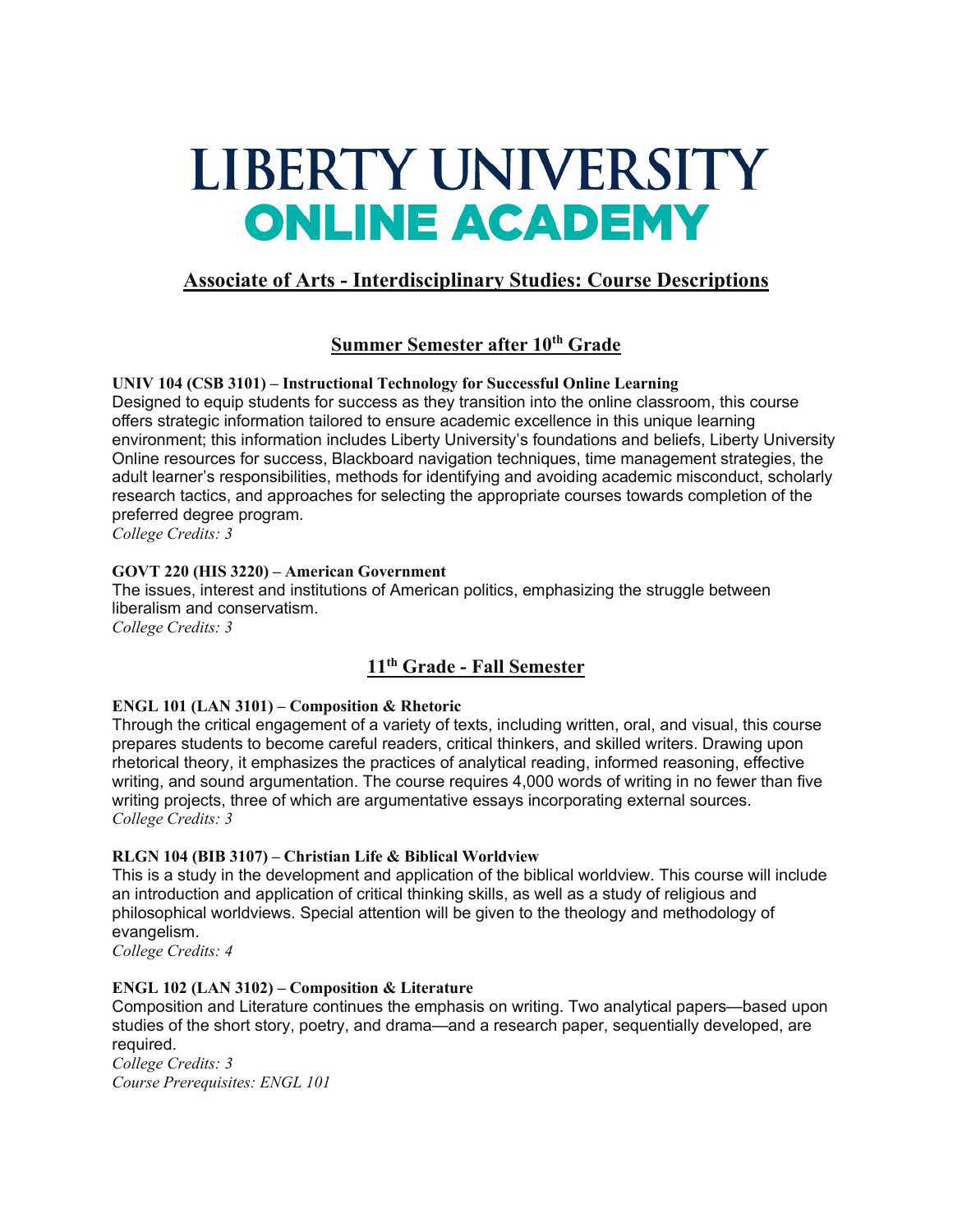#### **BIBL 104 (BIB 3106) – Survey of Old & New Testament**

This survey course is designed to lay a foundational understanding of Scripture via a historical survey of the Old and New Testaments. The student will engage a range of learning activities related to the issues interacting with biblical literature, basic hermeneutical principles, key themes and persons of the canon, and the redemptive theme of Scripture.

*College Credits: 4*

## **11th Grade - Spring Semester**

#### **COMS 101 (LAN 3103) – Speech Communication**

Study and practice in communicating ideas competently in public speaking. Students are also given a foundation for the development of communication skills in other human communication contexts, including dyadic and small group communication.

*College Credits: 3*

#### **BUSI 223 (CSB 3223) – Personal Finance**

Budgets, borrowing funds, stock ownership, savings, real estate as investments, and related tax matters are among the topics covered. *College Credits: 3*

#### **PSYC 101 (ASC 3101) – General Psychology**

Introduction to Psychology as a scientific discipline concerned with the study of behavior. Consideration will be given to such topics as human development, motivation, emotion, perception, learning, personality, intelligence, measurement, and applied areas. *College Credits: 3 \*Subject material may be considered sensitive by some students*

#### **CSTU 101 (FNA 3101) – Western Culture**

A survey course which concentrates on the development of Western Culture. It is an integrated study of the visual, performing, and literary arts, and the discipline of philosophy that permeates all the arts. The scope of this course is broad, including the ancient world up to and including the modern world. (Formerly HUMN 101).

*College Credits: 3*

#### **Summer Semester after 11th Grade**

**MATH 115 (or higher)** Students must take MATH 115 or higher. MATH 115 is recommended. *College Credits: 3 Course Prerequisites: MATH 110, Math Assessment, or SAT/ACT*

#### **BIOL 101 (SCI 3101) – Principles of Biology**

An examination of the fundamental characteristics common among living things. Emphasis is placed upon studies of the cell, energy, metabolism, reproduction, heredity, ecology, phylogeny and the diversity of life.

*College Credits: 3*

#### **BIOL 103 (SCI 3103) – Principles of Biology Lab**

Laboratory exercises selected to demonstrate basic biological concepts. Emphasis is on plant and animal cell chemistry, composition and function, organismal structure and function, biological diversity and population ecology.

*College Credits: 1*